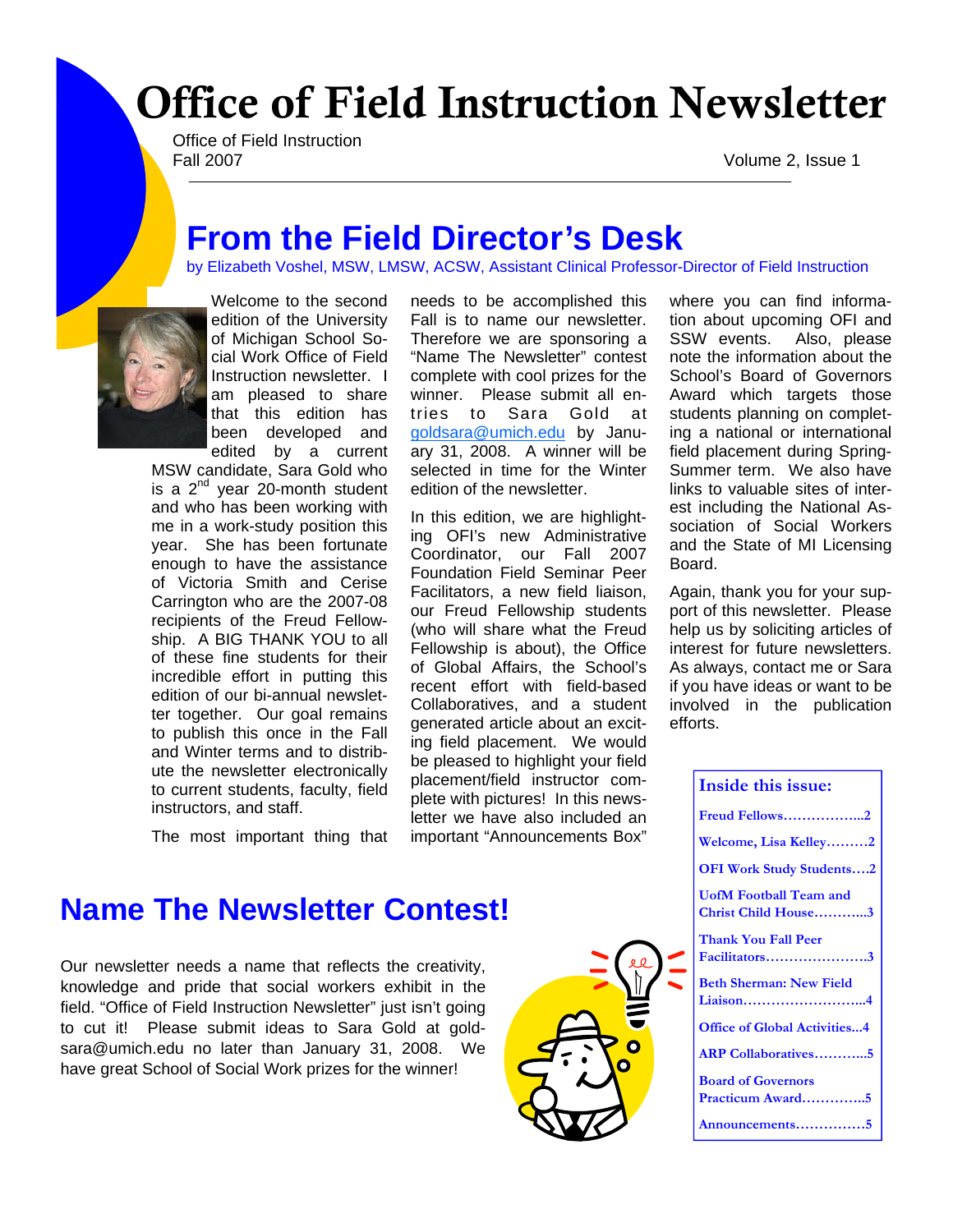### **Meet The Freud Fellows**

The Clarice Ullman Freud Fellowship was made possible by a gift from Professor Clarice Ullman Freud who was the Director of Field Instruction while on faculty at the SSW many years ago. The Freud Fellowship in Children and Families was developed to honor students who will take part in an extra project related to field instruction.

**Victoria Smith** Hello, my name is Victoria Smith. I recently graduated from the University of North Carolina at

Greensboro in May 2007 where I received my Bachelor of Arts in Psychology with a minor in Human Development and Family Studies. I am a current student at the University of Michigan where I am pursuing my Masters in Clinical Social Work. My concentration is Interpersonal Practice with Children, Youth, and Families. My future plans are to establish my own clinical private practice. I was honored to receive the Freud Fellowship and appre-

ciative of the impact that this fellowship has had on my decision to attend this School of Social Work.

**Cerise Carrington** Hello, my name is Cerise Carrington. I am a first year MSW student with a B.S. in Psychology. My concentration is Interpersonal Practice with a practice area in Children and Youth in Families and Society. I also have a minor in Management of Human Services.

### **Welcome, Lisa Kelley!! By Cerise Carrington, MSW Candidate**



OFI would like to welcome **Lisa Kelley**, who functions as the Administrative Coordinator for the office. Kelley, who joined the team in June 2007, serves as a support staff for the Office of Field

Instruction. As a graduate of the University of Colorado, Boulder, she brings 20 years of experience in the area of student support services working with undergraduates and high school students

Upon receiving a B.A. in Psychology she began a career in mental health providing direct patient care and later working with adolescents in an inpatient psychiatric hospital. She then taught health and recreation classes for the Child Bearing Years Program through the Ann Arbor Public Schools Community Recreation and Education program. She later joined the Community High School as Director of the Student Enrichment and Advising Center.

Kelley joined the University of Michigan in 2000 where she has provided student support services within the Student Union Recreation Department, the College of Engineering, the Ross School of Business, and the Health Sciences Scholars Program.

Lisa's background also includes work in the non-profit human/social service sector. She worked at Helpsource facilitating supervised parenting visits and volunteered in their Teen Parent Mentoring Program.

Lisa comes to SSW with a passion for being a part of a team and wanting to create an open and welcoming environment for students.

Please stop by and welcome Lisa!

### **Office of Field Instruction Work Study-Students By Cerise Carrington and Victoria Smith, MSW Candidates**

Wondering who those friendly faces behind the OFI desk are? OFI is lucky to have three undergraduate work study students on staff.

**Reno Rovito** Reno is majoring in Economics with an Italian minor. His work experience at the OFI office has been a positive opportunity. He enjoys the friendly people there, the relaxing atmosphere, and has fun doing his job.

His future plan after graduation is to become a financial analyst at a major business corporation.

**Andrew Campbell** Andrew is majoring in Business. His work experience at the OFI office has been an enjoyable one. Prior to working at the OFI office, Andrew had little knowledge about social work. He says, "It is interesting to see the different field placements

that social workers take." His future plan is to attend graduate school in pursuit of a Masters in Accounting.

**Hannah Briolat** Hannah is a senior with a major in Biology. She plans to participate in the Peace Corps or Americorps before attending medical school.

Thanks to all the work-study students for their hard work!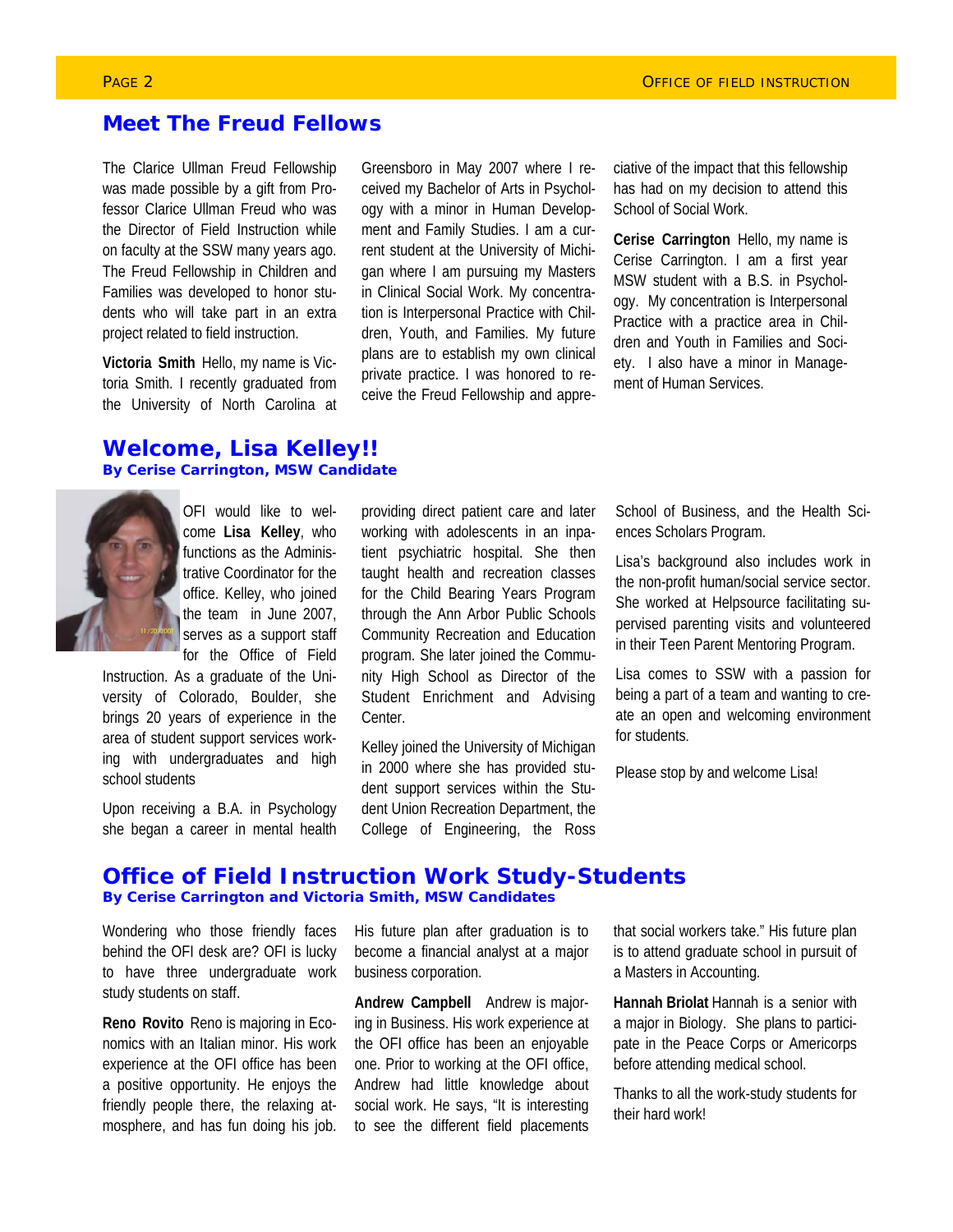### **U of M Football Players Partner With Christ Child House Kids By Jacinta Sitto, MSW Candidate**



A wonderful program has been implemented at a long standing SSW field placement. Christ Child House is a residential foster care program for boys.

Jacinta Sitto is very excited about the new relationship being forged between the University of Michigan Football Team and Athletic Department and Christ's Child House. Recently, we coordinated with one of the Assistant Athletic Directors at Michigan, Mrs. Shari Acho, to organize what will become an annual event with our boys. Seventeen of our boys were invited up to the campus for the day to receive the star treatment because of Mrs. Acho and her players' passion and generosity. They were paired with football players and given tours of the campus and athletic facilities. They also had the rare opportunity to speak to Michigan Football players about their own childhood obstacles and losses, and how to succeed in the face of hard times. They discussed the importance of education, a positive attitude, and working with others. The boys enjoyed a pizza lunch with the players, and then were able to play in the privately reserved Michigan Stadium-

an experience they will never forget! It was an incredible day and the boys were truly influenced by their experience, which made it all the more amazing and overwhelming. We are currently working with the athletic department to start 'Monthly Skills Camps' with other University of Michigan teams and our boys, where the boys would have the opportunity to share in learning and building skills in various sports with the players. The department has also expressed an interest in hosting an event for our boys this holiday season. We look forward to continuing to build on this exciting relationship!

Jacinta Sitto is an MSW student placed at Christ Child House, Ann Arbor, MI.



### **Thank You, Fall '07 Peer Facilitators! By Hannah Jensen, MSW Candidate**

The Office of Field Instruction continued the Peer Facilitator model this semester with one MSW student pairing with an OFI staff member for each seminar section. Both peers and OFI staff members agree that this model works and students have given positive feedback. Thanks for all your hard work, everyone! This semester's Peers included: **Diane Cavicchioli:**  Diane served on the OFI team in the role of Peer Facilitator Coordinator. She and Betsy Voshel were partners in Seminar this term. Her specialties are in Management of Human Services with Children and Youth with a minor in Community Organizing. She is graduating in December 2007and is engaged to be married. **Sara Gold:** Sara is a

20-month student and will stay on staff with the OFI, as a Project Manager and a Peer Facilitator until April when she will graduate with specialties in Social Policy and Evaluation in Community and Social Systems. For the OFI seminar she works with Warren Clark. **Hannah Jensen:** Hannah is graduating in December 2007 with a degree in Social Policy and Evaluation for Children and Youth in Families and Society, and a minor in Community Organizing. In Seminar she worked with Leigh Robertson. **David Klingman:** David is graduating in December 2007, with his MSW in Interpersonal Practice with Children and Youth. He and Stacey Peterson were partners in Seminar this term. **Sarah Leventhall:** Sarah

worked with Bill Vanderwill this term. She graduates in December 2007 with a specialty in Management of Human Services for Children and Youth in Families and Society. **Jennifer Marshall:** Jennifer is graduating in December 2007 with specialties in Interpersonal Practice with Children and Youth in Families & Society. She and Olivia Kuester were partners this term for field seminar.

The OFI team gratefully acknowledges the incredible contributions that our student peer facilitators have made this past term and wish them great success in their next adventure.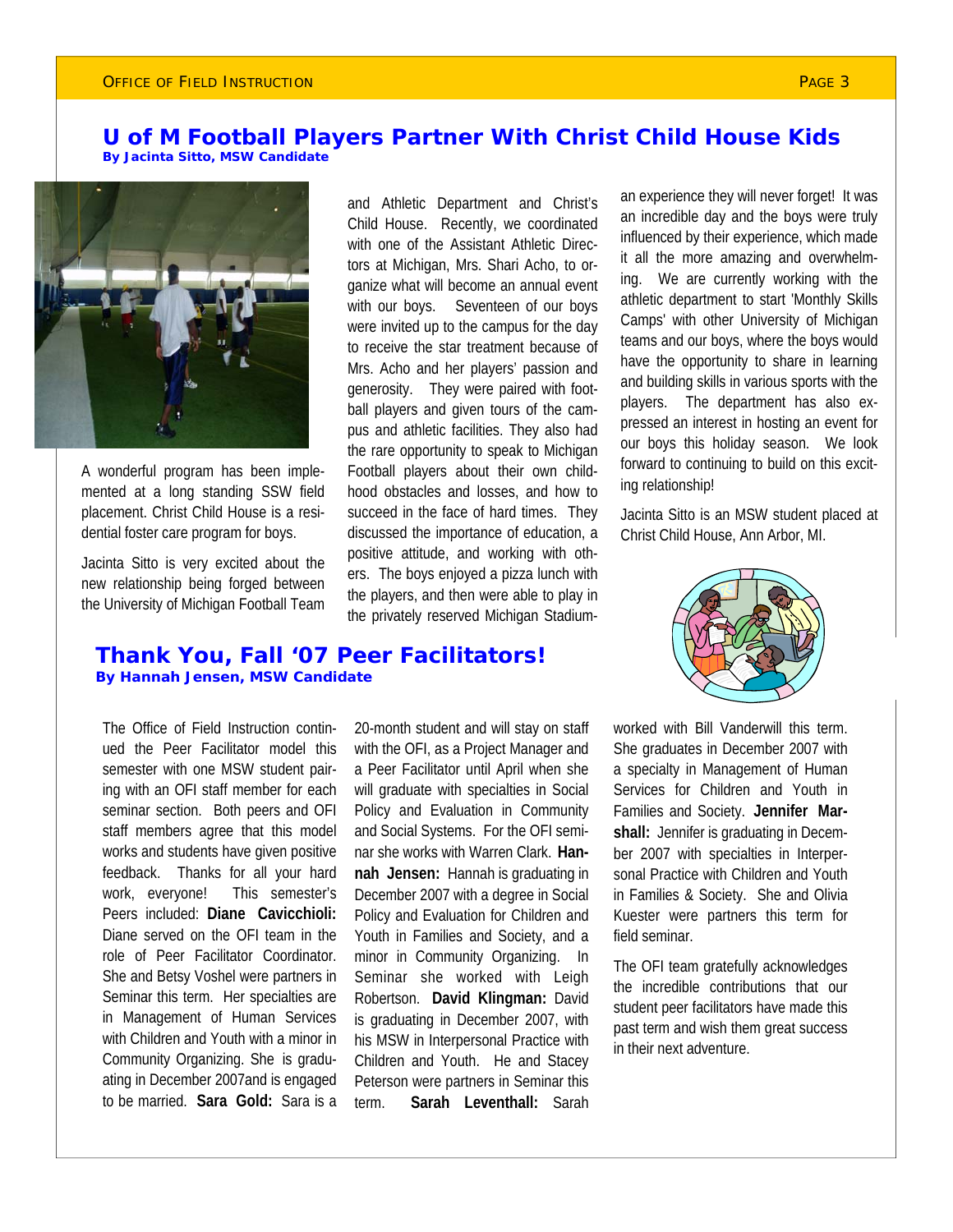### **Our Newest Field Liaison: Beth Sherman By Cerise Carrington, MSW Candidate**



OFI welcomes Beth Sherman, who serves as a field liaison for approximately 25 advanced standing students.

Sherman, Clinical Assistant Professor of Social Work, joined the office

in fall 2007. With an MSW degree from the University of Michigan in 1989, she brings experience in the practice with children and youth. She also brings 8

years of experience as a school social worker which she applies to her work in OFI.

She has served as a clinical supervisor, prevention program developer, outpatient therapist, and school social worker. Through these positions she has provided services in various mental health, educational, and child welfare arenas. She has also developed programs for parents of children with mental illnesses as well as children at risk of being expelled from preschool.

As an instructor, she focuses on teaching relevant, best practice, knowledgebased theory and techniques. She currently teaches Social Work in Educational Settings. She is also the faculty coordinator for the School Social Worker Certification Program.

Sherman has noted that her experience as a field liaison has been rewarding. She states that going into the field as a liaison helps her to stay current and more aware of what students are experiencing.

### **Field Opportunities with the Office of Global Activities (OGA) By Victoria Smith, MSW Candidate**

Dean Paula-Allen Meares approved a proposal submitted by the International Task Force, chaired by faculty members Mieko Yoshihama and then Edie Lewis, which officially established the Office of Global Activities (OGA) at the School of Social Work in January 2007. Dr. Siri Jayaratne, the Associate Dean of Faculty and Academic Affairs, explains that the International Task Force was created "to signal an institutional commitment to explore how the school can become more of a global entity." The purpose of this office is to "promote the University of Michigan School of Social Work's leadership role, increase student's competencies in global social work practice, and to foster an environment conducive to global social work education and research."

OGA works closely with the Office of Field Instruction to develop international field placements. Students who want to be eligible for an international field placement must:

- Enroll as an Advanced Standing or Out-of-Sequence 16-month student
- Meet one-on-one with OGA
- Select a pre-approved international field placement site
- Complete curriculum and financial aid counseling
- Submit a strong proposal by the determined deadline
- Maintain good standing with their domestic field placement

 International field placements are available in the Spring/Summer Term. Students are sent information about the placement process during June before their admit year. Students are notified in early December whether they are approved for an international field placement. Students meet the considerable costs of these field placements by seeking out fellowships, scholarships, and individual fundraising opportunities. The School of Social Work provides funds through the Alumni Board of Governor's Practicum Award.

 OGA consulted with about 20 students on field placement and Special Studies prospects in areas such as Ecuador, Ghana, South Korea, and Hong Kong. OGA also held two information sessions during Fall Term, which explained the process and introduced student speakers who had successfully completed field experiences abroad. OGA expects seven students to complete an international field placement. Six students will go to Costa Rica with SSW faculty member Bob Miller, and one student will go to the University of Melbourne. OGA also expects a few students to pursue Special Studies credits abroad. Frank Zinn, director of OGA, states, "We are taking the first steps in our efforts to formalize and integrate global experiences into the curriculum. It is exciting to see the enthusiasm of students and faculty as we move ahead."

 If a student is interested in gaining a global perspective to social work, there are other opportunities available such as volunteering, Special Studies, events, and course work. For further information contact Ziehyun Huh, OGA Program Manager, at ssw.oga@umich.edu, (734)936-1964 or visit http://www.ssw.umich.edu/

public/OGA/. The Office of Global Activities is located on the 3rd floor in the School of Social Work Building, Room 3751.

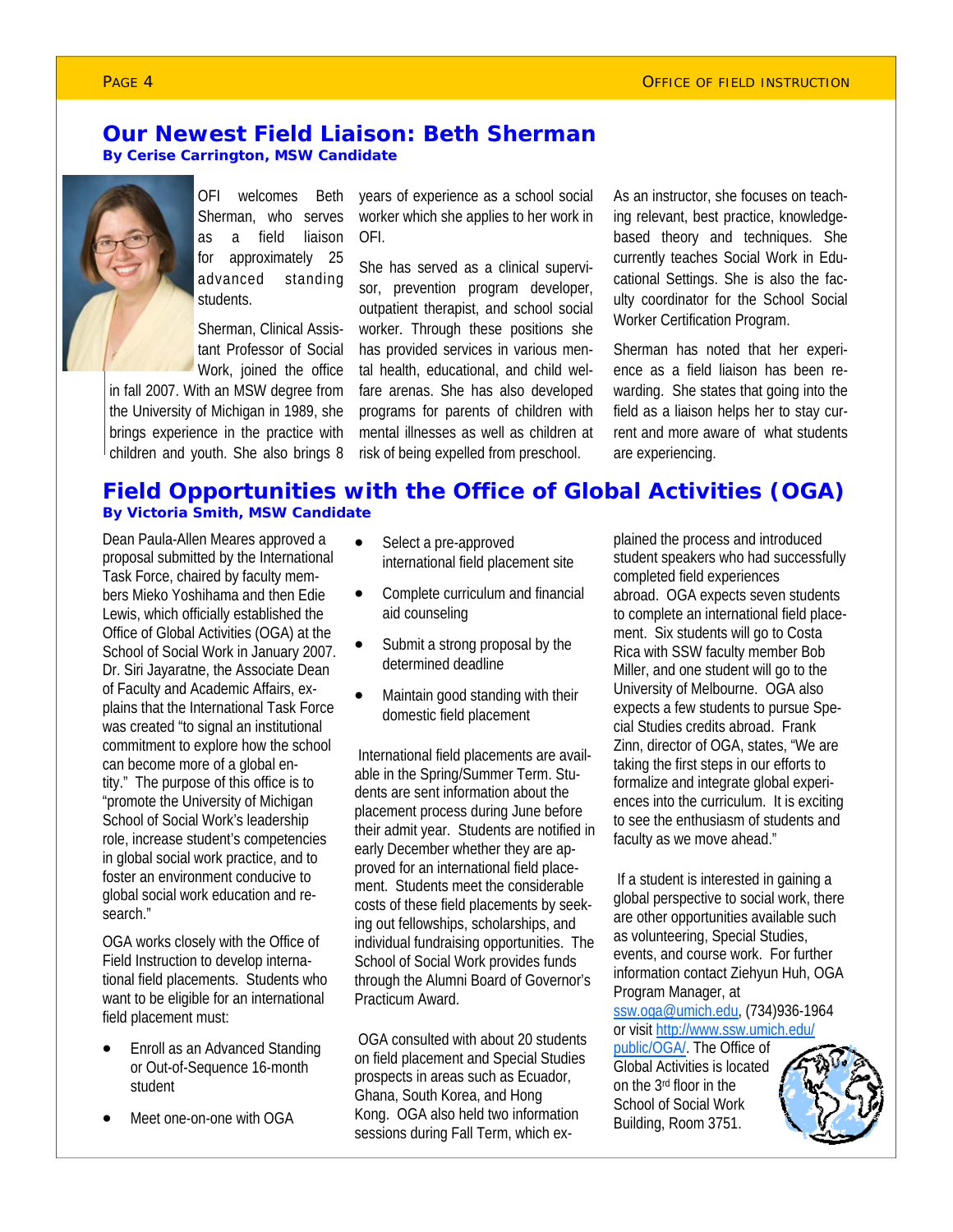### **The ARP Collaboratives and Portfolio-Based Learning By Associate Dean, Mary Ruffolo**



Pictured Above: The Gero-Collaborative

Many students, faculty and field instructors are participating in an innovation that focuses on exploring social justice issues by linking learning from the classroom with fieldwork experiences. Four pilot field of practice collaboratives have been working together. Each collaborative involves students, field instructors, and faculty learning together about ways to promote socially just practices. Students are taking on leadership roles in helping us implement the collaboratives. In addition, many students are participating in integrative/portfolio-based learning seminars. Some students are serving as peer mentors to assist students in developing integrative learning artifacts, especially around social justice themes. This effort is part of our reaffirmation process for the Council on Social Work Education. We would like to thank the students who are participating in these seminars and collaboratives. If you would like to learn more about the ARP Initiative, please contact Mary Ruffolo at mruffolo@umich.edu.

### **The Board of Governors Practicum Award**

The School of Social Work Alumni Board of Governors Practicum Award was established in 2006 to help meet the growing needs of U-M MSW students who pursue out-of-state and international field placements. The Board strongly believes that as our world continues to change, it is becoming increasingly important for social work students to gain a local, national, and international perspective in order to address the

challenges that face our global community.

Multiple Awards of \$500, \$1000 and \$1500 are available.

The BOG Practicum Award will assist students with the following: travel to and from the location of the placement site, room and board, transportation while on site, and professional attire.

If you have been approved for an out-ofstate or international field placement, applications for this award are available now in the OFI and OGA offices.

The application deadline is January 31, 2008.

### **Announcements**

- **DON'T FORGET!** Pre-Field Training for 16-month students is January 3, 2008 from 8:30am to 4:30pm in the Michigan League. Students will receive field credit for this training and begin their field placements on January 4, 2008.
- **CONGRATULATIONS** to Sallie Foley MSW and LEO Lecturer for receiving the University of Michigan Health Systems (UMHS) "Teacher of the Year Award" Sallie was nominated by the December 2007 graduating MSW class placed at UMHS.
- **REMINDER:** Field Instructor Training for first time field instructors will take place on January 9, 2008. Please RSVP if you will be attending. Fax: 734-763-4885 or Email: ssw.ofi@umich.edu
- **CONGRATULATIONS** to all of our international students for a job well done on Social Work International Night. It was a wonderful event!
- **SAVE THE DATE:** Our Spring Agency Fair will be held on March 27, 2008.
- **THE SPRING/SUMMER 2008 FINANCIAL AID**  application is available on the Office of Student Services Website: http://www.ssw.umich.edu/finaid/msw/
- **CONGRATULATIONS DECEMBER 2007 GRADUATES!!! GOOD LUCK!!!**

*The Office of Field Instruction wishes the Social Work Community a Joyful Holiday Season and A Healthy and Peaceful New Year!!*